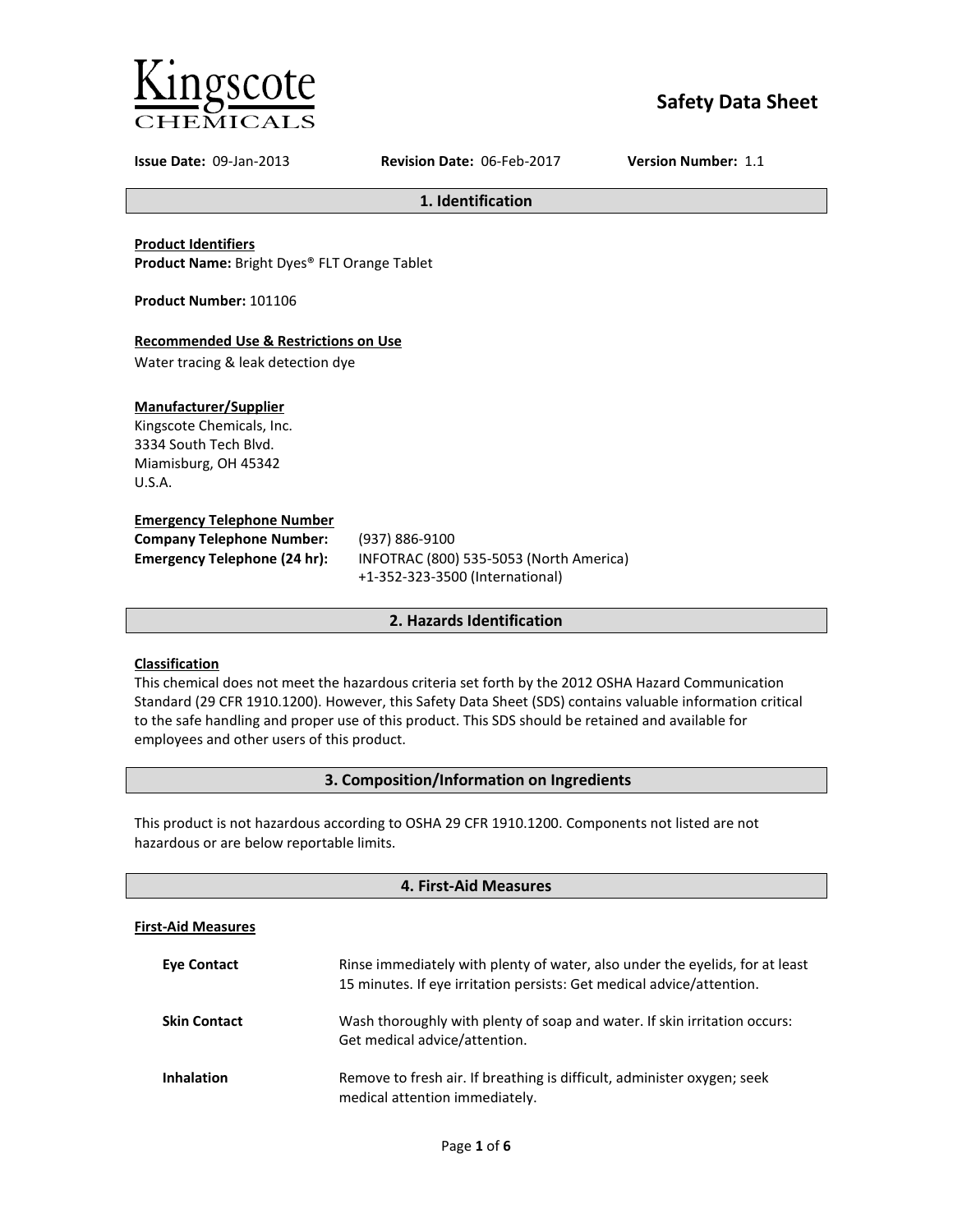## **Ingestion** Rinse mouth. DO NOT induce vomiting. Drink plenty of water. Never give anything by mouth to an unconscious person. Get medical attention if large quantities were ingested or if nausea occurs.

#### **Most Important Symptoms and Effects**

**Symptoms** Will cause staining of the skin on contact. May cause eye irritation. Inhalation of dust may cause respiratory irritation. Ingestion may cause urine to be a red color until the dye has been washed through the system.

#### **Indication of Any Immediate Medical Attention and Special Treatment Needed**

**Notes to Physician** Treat symptomatically.

#### **5. Fire-Fighting Measures**

#### **Suitable Extinguishing Media**

Water spray (fog). Carbon dioxide (CO2). Dry chemical. Regular foam.

#### **Unsuitable Extinguishing Media**

Not determined

#### **Specific Hazards Arising from the Chemical**

Remote possibility of dust explosion. Burning may produce oxides of carbon and nitrogen (NOx).

#### **Protective Equipment and Precautions for Firefighters**

Wear self-contained breathing apparatus pressure-demand, MSHA/NIOSH (approved or equivalent) and full protective gear.

#### **6. Accidental Release Measures**

#### **Personal Precautions, Protective Equipment and Emergency Procedures**

| <b>Personal Precautions</b>      | Use personal protective equipment as recommended in Section 8.                                                    |
|----------------------------------|-------------------------------------------------------------------------------------------------------------------|
| <b>Environmental Precautions</b> | Prevent from entering into soil, ditches, sewers, waterways and/or<br>groundwater. See Section 12 and Section 13. |

#### **Methods and Material for Containment and Cleaning Up**

| <b>Methods for Containment</b> | Prevent further leakage or spillage if safe to do so.                                 |
|--------------------------------|---------------------------------------------------------------------------------------|
| <b>Methods for Cleaning Up</b> | Sweep up and collect into suitable containers for disposal. Flush area<br>with water. |

## **7. Handling and Storage**

#### **Precautions for Safe Handling**

| <b>Advice on Safe Handling</b> | Handle in accordance with good industrial hygiene and safety practices. |  |
|--------------------------------|-------------------------------------------------------------------------|--|
|                                | Use personal protection recommended in Section 8. Avoid contact with    |  |
|                                | skin, eyes, or clothing. Avoid breathing dusts. Contaminated clothing   |  |
|                                | should be thoroughly washed before reusing.                             |  |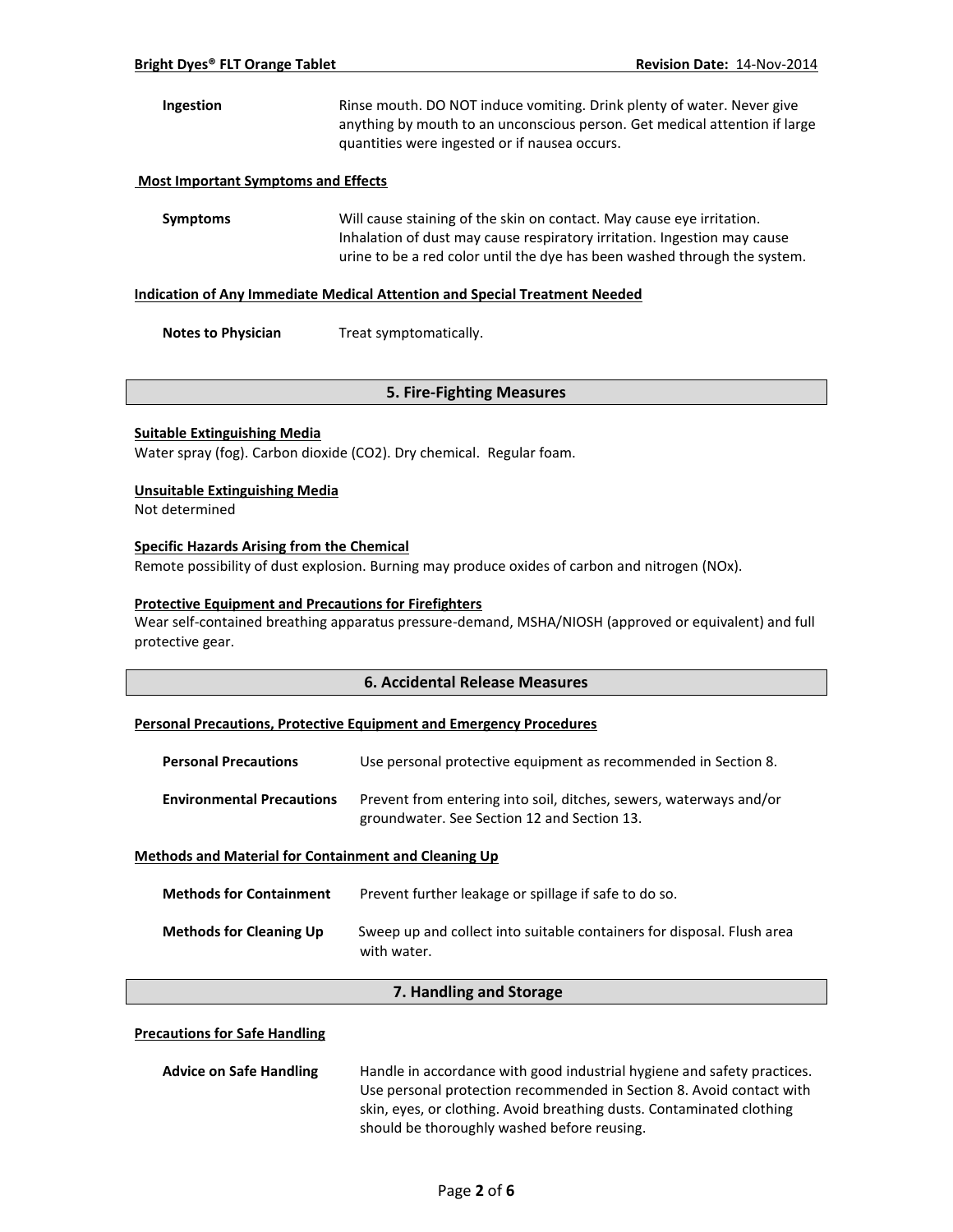## **Conditions for Safe Storage, Including Incompatibilities**

| <b>Storage Conditions</b>     | Keep container tightly closed and store in a cool, dry, and well-<br>ventilated area. Store away from heat, sparks, open flame or any other<br>ignition source. |
|-------------------------------|-----------------------------------------------------------------------------------------------------------------------------------------------------------------|
| <b>Incompatible Materials</b> | None known based on information supplied.                                                                                                                       |

## **8. Exposure Controls / Personal Protection**

#### **Exposure Guidelines**

This product, as supplied, does not contain any hazardous materials with occupational exposure limits established by the region specific regulatory bodies.

#### **Engineering Controls**

Ensure adequate ventilation, especially in confined areas. Eyewash stations. Showers.

#### **Individual Protection Measures, Such as Personal Protective Equipment:**

| <b>Eve/Face Protection</b>        | Avoid contact with eyes.                                                |
|-----------------------------------|-------------------------------------------------------------------------|
| <b>Skin &amp; Body Protection</b> | Rubber gloves. Suitable protective clothing.                            |
| <b>Respiratory Protection</b>     | Use NIOSH-approved dust mask if dusty conditions exist.                 |
| <b>Hygiene Measures</b>           | Handle in accordance with good industrial hygiene and safety practices. |

## **9. Physical and Chemical Properties**

### **Information on Basic Physical and Chemical Properties**

| <u>IIIIUI IIIauuil UII Basic Pilysical aliu Cheniical Properties</u> |                                                                 |                       |                |
|----------------------------------------------------------------------|-----------------------------------------------------------------|-----------------------|----------------|
| <b>Physical State</b>                                                | Solid                                                           | Odor                  | None apparent  |
| Appearance                                                           | <b>Brick red tablet</b>                                         | <b>Odor Threshold</b> | Not determined |
| Color                                                                | <b>Brick red</b>                                                |                       |                |
|                                                                      |                                                                 |                       |                |
| <b>Property</b>                                                      | Values                                                          |                       |                |
| рH                                                                   | Not applicable                                                  |                       |                |
| <b>Melting/Freezing Point</b>                                        | Not applicable                                                  |                       |                |
| <b>Boiling Point/Range</b>                                           | Not applicable                                                  |                       |                |
| <b>Flash Point</b>                                                   | Not applicable                                                  |                       |                |
| <b>Evaporation Rate</b>                                              | Not applicable                                                  |                       |                |
| Flammability (solid, gas)                                            | Not flammable                                                   |                       |                |
| <b>Upper Flammability Limits</b>                                     | Not applicable                                                  |                       |                |
| <b>Lower Flammability Limits</b>                                     | Not applicable                                                  |                       |                |
| <b>Vapor Pressure</b>                                                | Not applicable                                                  |                       |                |
| <b>Vapor Density</b>                                                 | Not applicable                                                  |                       |                |
| <b>Relative Density</b>                                              | Not applicable                                                  |                       |                |
| <b>Specific Gravity</b>                                              | Not applicable                                                  |                       |                |
| Solubility                                                           | Highly soluble in water with small amounts of insoluble residue |                       |                |
| <b>Partition Coefficient</b>                                         | Not determined                                                  |                       |                |
| <b>Auto-ignition Temperature</b>                                     | Not determined                                                  |                       |                |
| <b>Decomposition Temperature</b>                                     | Not determined                                                  |                       |                |
| <b>Viscosity</b>                                                     | Not determined                                                  |                       |                |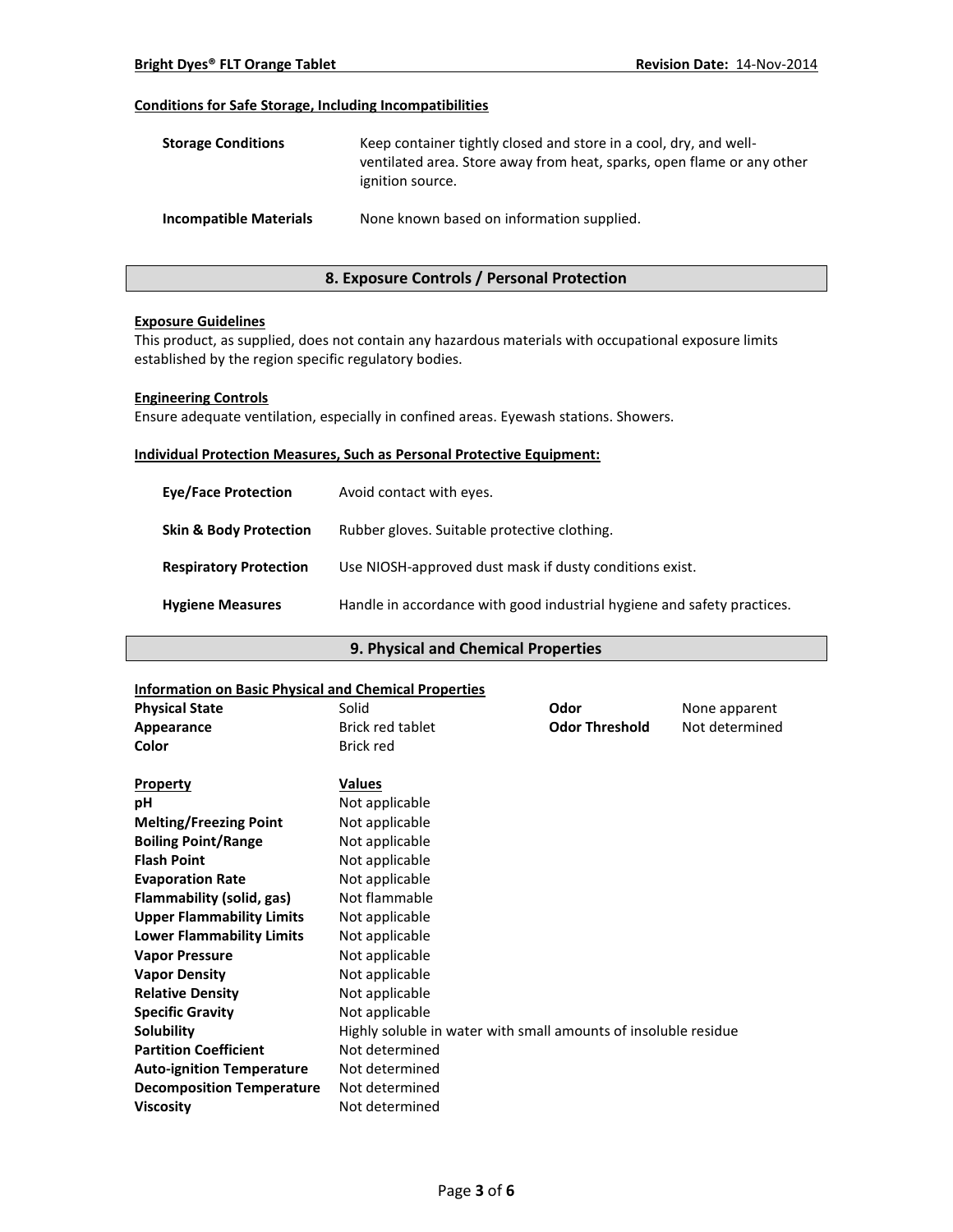## **10. Stability and Reactivity**

#### **Reactivity**

Not reactive under normal conditions.

## **Chemical Stability**

Stable under recommended storage conditions.

#### **Possibility of Hazardous Reactions**

None under normal processing.

#### **Conditions to Avoid**

Keep separated from incompatible substances. Keep out of reach of children.

#### **Incompatible Materials**

None known based on information supplied.

### **Hazardous Decomposition Products**

Oxides of carbon and nitrogen (NOx).

## **11: Toxicological Information**

#### **Information on Likely Routes of Exposure**

| <b>Inhalation</b>   | Avoid inhalation of dust.            |
|---------------------|--------------------------------------|
| Ingestion           | Do not ingest.                       |
| <b>Skin Contact</b> | May cause an allergic skin reaction. |
| <b>Eye Contact</b>  | Avoid contact with eyes.             |

## **Delayed, Immediate, and Chronic Effects from Short- and Long-Term Exposure**

May cause an allergic skin reaction.

## **Numerical Measures of Toxicity**

Not determined

## **Symptoms Associated with Exposure**

See Section 4 of this SDS for symptoms.

## **Carcinogenicity**

| <b>NTP</b>  | None |
|-------------|------|
| <b>IARC</b> | None |
| <b>OSHA</b> | None |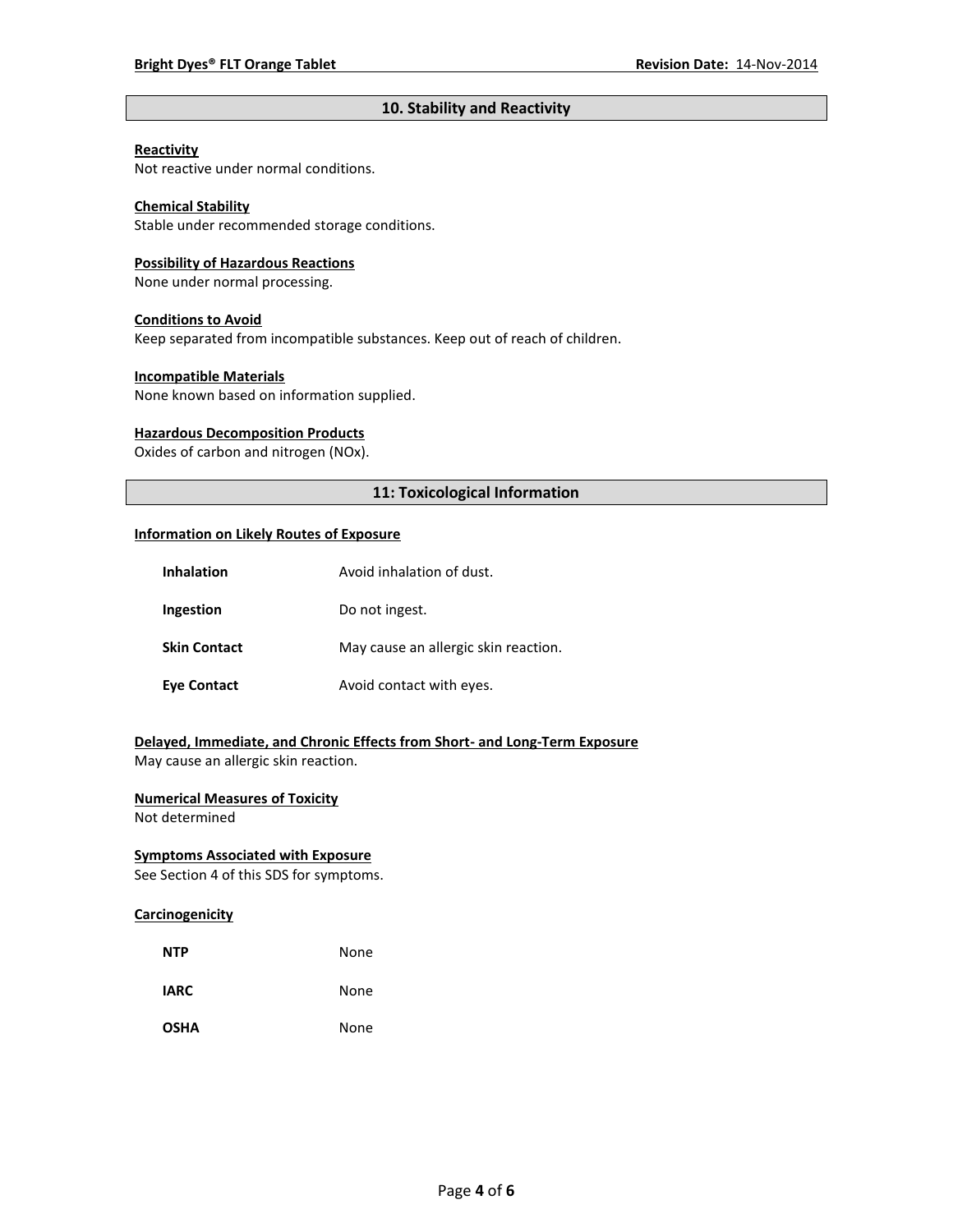#### **12. Ecological Information**

#### **Ecotoxicity**

This product is not classified as environmentally hazardous. However, this does not exclude the possibility that large or frequent spills can have a harmful or damaging effect on the environment.

#### **Component Information**

Not available

# **Persistence/Degradability**

Not determined.

#### **Bioaccumulation**

Not determined

#### **Mobility**

Not determined

#### **Other Adverse Effects**

Not determined

#### **13. Disposal Considerations**

#### **Waste Disposal Methods**

Dispose of in accordance with federal, state, and local regulations.

#### **Contaminated Packaging**

Do not re-use empty containers.Dispose of containers in accordance with federal, state, and local regulations.

#### **14. Transport Information**

#### **Note**

See current shipping paper for most up-to-date shipping information, including exemptions and special circumstances.

| <b>DOT</b>  | Not regulated |
|-------------|---------------|
| IATA        | Not regulated |
| <b>OMDG</b> | Not regulated |

#### **15: Regulatory Information**

#### **International Inventories**

Not determined

#### **U.S. Federal Regulations**

**CERCLA** This material, as supplied, does not contain any substances regulated as hazardous substances under the Comprehensive Environmental Response Compensation and Liability Act (CERCLA) (40 CFR 302) or the Superfund Amendments and Reauthorization Act (SARA) (40 CFR 355).